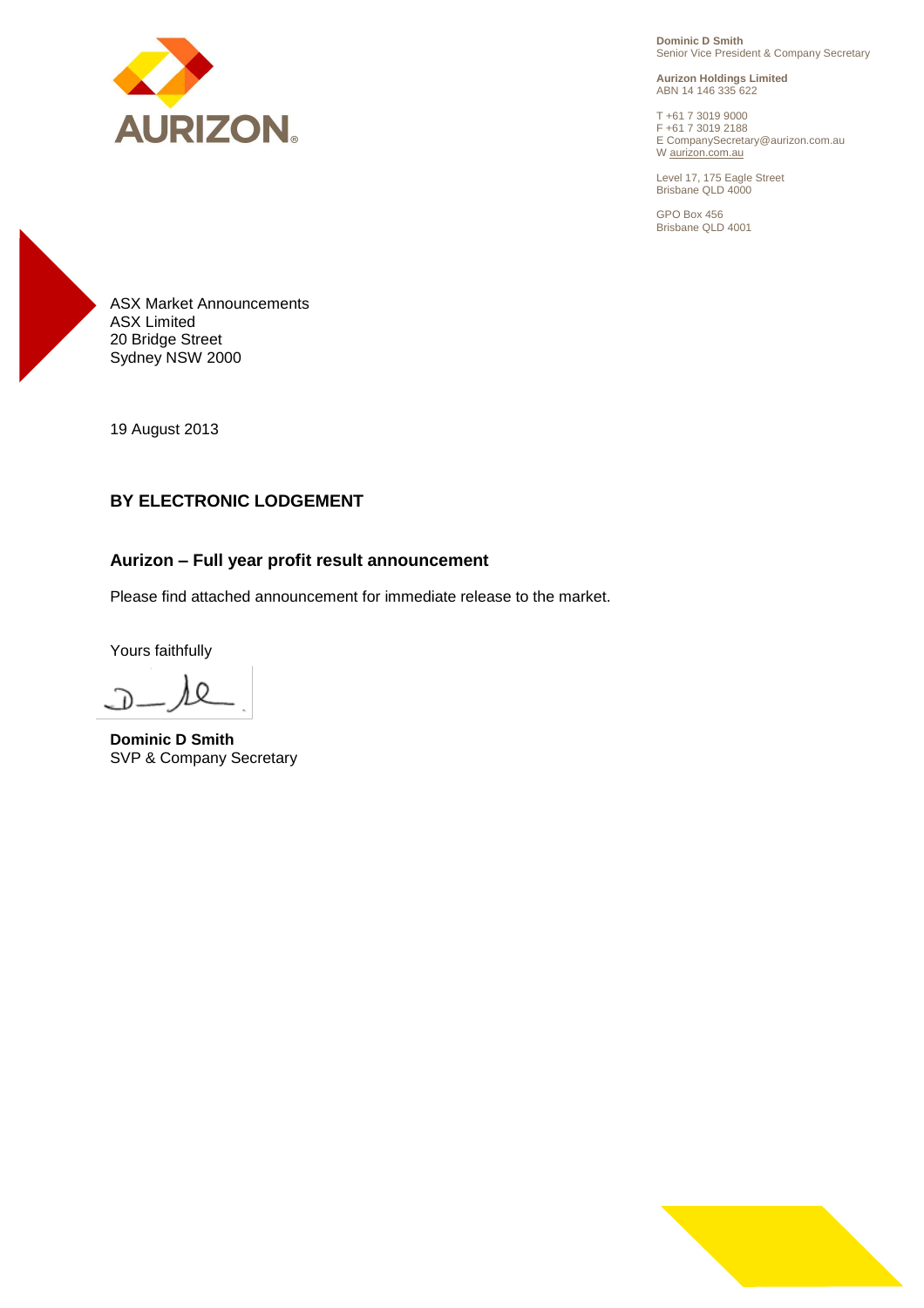# **ASX Announcement**



### **19 August 2013**

# **Continued reform and growth drive strong full-year profit result**

### **Financial Summary FY13**

- Underlying Earnings Before Interest and Tax (EBIT) up 29% to \$754 million (\$584m, FY12)
- Statutory EBIT up 16% to \$685 million (\$593m, FY12)
- Underlying Net Profit After Tax (NPAT) increased 16% to \$487 million (\$420m, FY12)
- Statutory NPAT up by 1% to \$447 million (FY12, \$441m), after payments of \$96 million in respect of a Voluntary Redundancy Program.
- Final dividend of 8.2 cents per share, franked at 90%, to be paid on 23 September 2013, representing an increase in payout ratio from 50% to 65%. The Board has also revised the Company's dividend guidance from a payout ratio of 50% to a range of 60-70%.
- 3.6 ppt improvement in Operating Ratio from 83.4% to 79.8% (EBIT margin lifts from 16.6% to 20.2%)
- 1.3 ppt improvement in Return on Invested Capital (ROIC) from 6.7% to 8.0%

### **Transformation and performance highlights for FY13**

- Major improvements in safety (60% and 54% decrease in LTIFR and in MTIFR respectively) are approaching world class performance levels, reflecting genuine cultural change and improved operating discipline.
- Secured several high-volume coal haulage contracts totalling circa 120 million tonnes per annum including the BM Alliance Coal Operations (BMA) and BHP Billiton Mitsui Coal (BMC) contract which was the largest contestable coal haulage contract in Australia in a decade.
- Delivered transformation benefits of \$96 million, including a Voluntary Redundancy (VR) Program which saw 960 employees accept VR in FY13 with 921 employees leaving the business by 30 June.
- The rapid ramp-up of iron ore haulage in Western Australia with tonnages increasing by 82% and Underlying EBIT by 203% compared to FY12.
- Completed a major refinancing program, including stand alone debt facilities at both Aurizon level and Aurizon Network, with the ability to further diversify funding sources.
- Completed \$1.1 billion of share buy-backs during the year.
- Delivered \$981 million in capital investment of which \$622 million was on growth projects, including the Wiggins Island Rail Project (Qld) and Hay Point Expansion (Qld)
- Appointment of Mike Franczak (EVP Operations), Alex Kummant (EVP Enterprise Strategy) and Keith Neate (EVP and CFO) to the leadership team.

Aurizon has reported a 29% increase in Underlying Earnings Before Interest and Tax (EBIT) of \$754 million for the fullyear ended 30 June 2013 (\$584m, FY12), amid a range of challenging operating and economic conditions.

The improvement in Underlying EBIT was largely due to an increase in iron ore volumes in Western Australia; continued access revenue growth from Goonyella to Abbot Point Expansion; coal revenue quality with continued conversion to newform contracts; and, transformation benefits.

The Company remains on track to achieve its 75% operating ratio target by FY15, with 3.6 ppt improvement in operating ratio to 79.8% from 83.4% in FY12. There was a 1.3ppt improvement in Return on Invested Capital (ROIC) from 6.7% to 8.0%.

In 2012-13 coal haulage volumes of 193.7 million tonnes were up 4% (185.6 mt, FY12), with increases of 3% and 12% respectively for Queensland and New South Wales. Volumes were impacted by flood-related interruptions in Queensland, a major derailment and industrial disputation at mines.

The Board has revised the Company's dividend guidance from a payout ratio of 50% to a range of 60-70%.

The Directors declared a 90% franked final dividend of 8.2 cents per share, which will be paid on 23 September 2013 to shareholders on the register at the record date of 6 September 2013 (FY12, 4.6 cents per share unfranked). This represents an increase in the payout ratio from 50% to 65%.